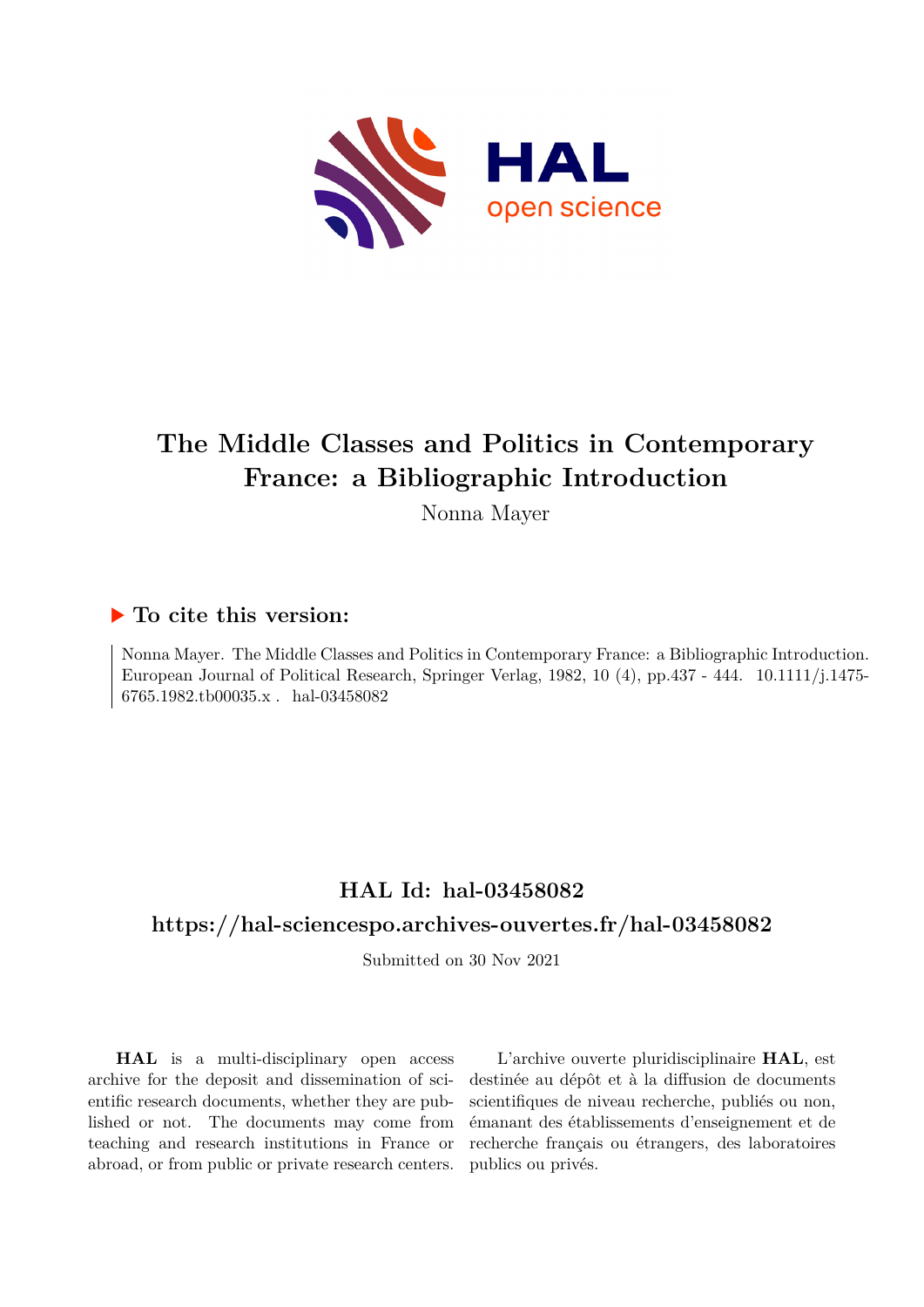## The Middle Classes and Politics in Contemporary France: **A** Bibliographic Introduction\*

#### NONNA MAYER

*Centre d'Etude de la Vie Politique Franqaise Contemporaine, Paris, France* 

The 'middle classes' are at the centre of today's political debates. Jean Royer's candidacy in the 1974 presidential election was aimed at them, 'the heart of France' (cf. Bellaiche *et al.,* 1975). Valéry Giscard d'Estaing appealed to them at the beginning of his term of office, praising in *Démocratie Française* 'the great central group' destined to lead France towards 'the advanced liberal democratic society' (69). Just before the 1978 legislative elections, several middle-class movements sprang up, sponsored by Giscardiens and Gaullists hoping to prevent a Left victory.' At the same time the Communist Party was trying to align, if not senior business managers, then at least the 'intermediate salaried strata' alongside the working class in the *Union du Peuple de France* (77,71), while the Socialist Party was urging them to join its *Front de cfasse* (57, 76). Among the innumerable books and articles that have been written about the middle classes in France, we have selected only a few major works in order to review the political choices of the social categories that supposedly belong to these classes.

These categories vary somewhat according to the time period under review, as well as from author to author. The notion of an intermediary class between the rich and the poor, between the powerful and the oppressed, is not new, as witnessed by the often quoted passage from Aristotle (1962, I, 301): **'In** all States without exception, there exist three classes of citizens: one consists of the very rich, another of the very poor, and the third is in between the other two.' In post-revolutionary France, under the pen of someone like Guizot or Tocqueville, the term 'middle' class meant the bourgeoisie, an intermediary class between the aristocracy and the common people. As an industrial proletariat developed and the bourgeoisie came to power, 'the term used in the plural (the middle classes) came to designate the group which was under the bourgeoisie, but above the common people' (Baudelot *et al.,* 1974,29). Before

<sup>\*</sup> **This is a revised and abridged version of a bibliography prepared for** a **Round Table of the Association FranGaise de Science Politique which brought together historians, sociologists and political scientists to discuss the theme, 'The Middle Classes and Politics: Stakes. Strategies, and Mobilization', Paris, November 1980. The proceedings of this Round Table have been published as** *L'univers politique des classes moyennes.* **Paris, Presses de la Fondation Nationale des Sciences Politiques, 1982. The numbers in parentheses refer to the numbered bibliography at the end of the article.**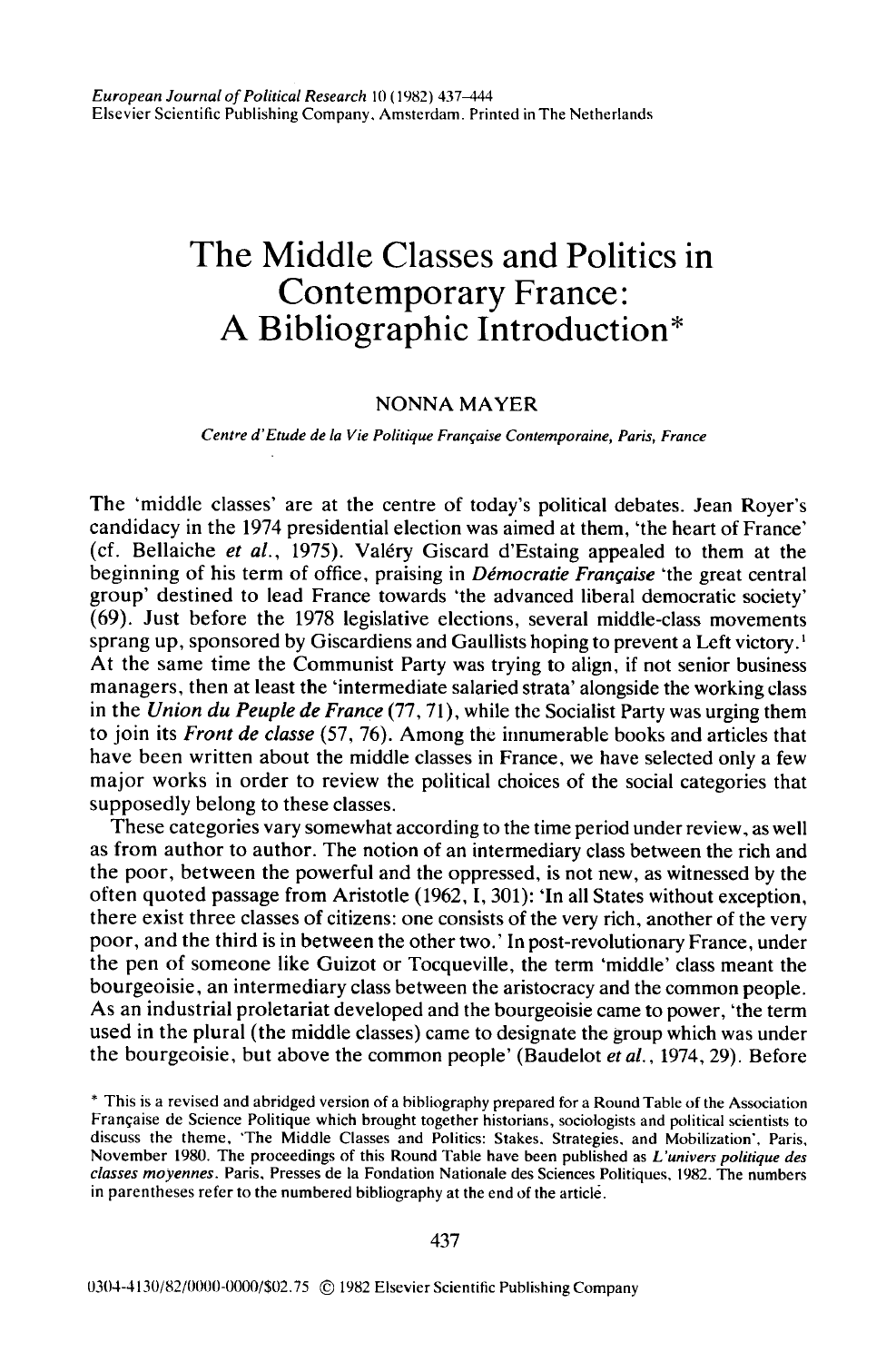the Second World War, authors as different as François Simiand, Maurice Halbwachs, and Henri Mougin (2) agreed that small shopkeepers and artisans, employees, 'average' civil servants, and certain professional groups should be grouped in this category (Aron, 1939,99). **In** spite of their differences, these varied social strata have in common work which is essentially non-manual and a certain economic independence, either because of a small patrimony (craftsmen, shopkeepers) or because of their job stability and security (upper-level employees, civil servants). In addition, they have acquired some higher level of education and share the same hopes: to escape from the working-class condition and to climb the social ladder through work, will, temperance and thrift  $-$  the same virtues which were described some twenty years apart by two Catholic theorists of the middle classes, Andre Desqueyrat (10) and Gaston Lecordier (101). For these two writers the working-class man who has these virtues already belongs to the middle classes.

Recent works on social classes in France. of **a** Marxist persuasion, prefer the term 'small bourgeoisie'. Nicos Poulantzas (19) defines this group by the fact that it does not belong to either of the two conflicting classes in the capitalist production system; the authors of 'The petty bourgeoisie in France'(3) by itseconomic base, a transfer of surplus value *(retrocession depfus-value);* and Pierre Bourdieu (4,5) by its pattern of social mobility, that of a 'transitional' class between the proletariat, its 'past', and the bourgeoisie, its 'future'. But no matter what their differences, all these authors underline the division within this group between a petty salaried bourgeoisie, or 'new small bourgeoisie' (19, 5), rapidly increasing since the Second World War (cf. Thevenot, l977), and a petty independently employed bourgeoisie (craftsmen and shopkeepers) which is decreasing in numbers. Previously, the prototype of the middle classes was the small-business owner; today it is the 'executive' *(cadre).* Luc Boltanski has analysed the origin of this concept and its political implications (27). Up until 1946 it does not appear in official statistics, literature or law. The category as such emerged in the **1930s** in connection with the middle-class movements **of** the period and the ideology of the 'third road' between capitalism and collectivism: the latter sprang mainly from two sources, social Catholicism and corporatism. The small-business owners and upper-level employees, united in the same middle class, and the nation's 'healthy' element, were to have the role of arbitrating between the mass of workers on the one side, and on the other the 'plutocratic oligarchy', essentially 'stateless' *(apatride)* and composed of 'aliens' *(mereque).* The experience of the Popular Front speeded the movement along, with these groups feeling that they bore the cost of the alliance between big business and the working class. Organizations for the defence of the middle classes and trade unions for engineers and executives were established at the same time, based on the working-class model, but opposed to it. It was then that the word *cadre* was created to designate engineers and upper-level employees. It was to be sanctioned by the Vichy Government. After the war the word can be seen in official statistics, and the 'rise' of the executives became the main element of the debate about the middle classes. Dressed in the colours of modernity and technology, these 'new middle classes' were to carry with them the hopes of the future, in contrast to the traditional middle classes. the small businessmen, condemned to disappear by the evolution of capitalism. Pierre Bleton's book, *Les Hommes des Temps Qui Viennent* (26). marks this change. From the Right to the Left a whole new series of concepts arose to redefine the executives: new ruling class **(37),** technostructure (42), new intellectuals (29). new working class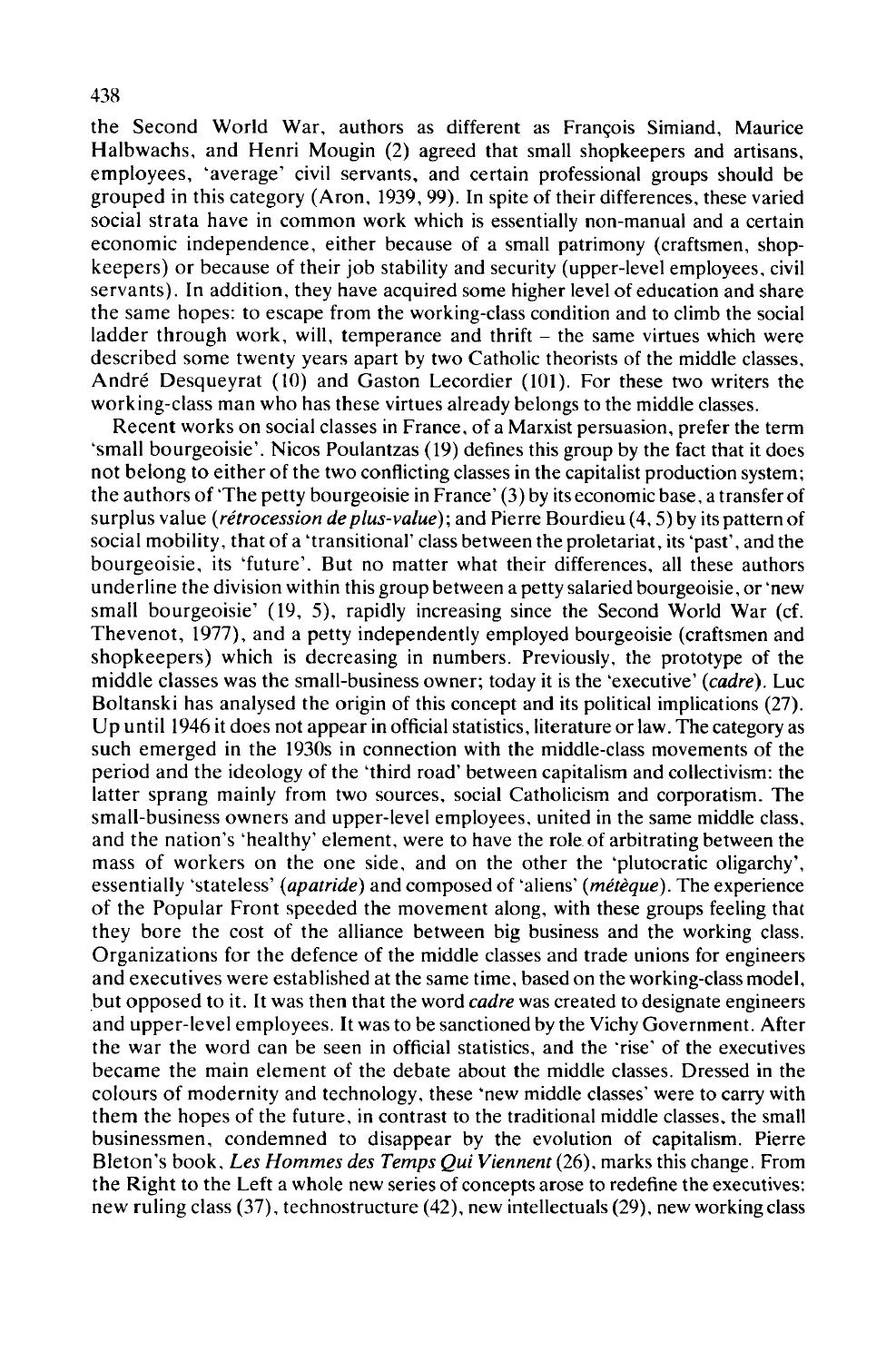(24, 48, **54,** 55). Luc Boltanski's article, 'Les systemes de representations d'un groupe social: les cadres' (28), and the introduction to the volume by Gerard Grunberg and Rene Mouriaux, *Univers Polifique des Cadres* (86) provide a good review of this literature, which is much too abundant to be discussed here.

The cleavage between independent and salaried middle classes is not only demographic, but also political, and it emerged as early as the Third Republic. Historians of the Radical Party (Berstein, 1980; Nordman, 1974) confirm the fact that the party took root in the middle classes. Small-business owners, employees and civil servants shared an ideal made up of an attachment to the Republic, to secular values, and to small ownership as a way of liberating the working class. However, as shown in the studies on small enterprises done under the guidance of Philippe Vigier (especially those by Jeanne Gaillard and Philippe Nord), as early as 1890-1900 part of the independently employed began to lean towards the Right (Boulangist, and later Nationalist). The birth of an organized proletariat, the rise of the co-operative movement, and the spread of a Marxist Socialism loosened the links between small shopkeepers and their working-class clientele. And the first welfare laws turned them against their own employees and against state intervention, which under the impulse of the Radicals themselves was becoming stronger (cf. Vigier and Haupt, 1981, especially Nord, 1981; Reberioux, 1981; also Gaillard, 1982). The salaried middle classes, especially those in the public sector – teachers and civil servants – evolved in the opposite direction, joining the Socialist Party (SFIO) and trade union federation (CGT), where they formed one of the strongest elements. This occurred to such an extent that in the 1930s the majority of authors agreed that they no longer belonged to the 'middle classes', since they had the 'wrong frame of mind' (10). This shift is obvious in Antoine Prost's (1977) analysis of veterans' movements. Shopkeepers, professional people and upper-level employees can be found together in the Union Nationale des Combattants, which was close to the *Ligues,* most notably the Croix de Feu, while teachers and lower-level civil servants joined the Union Fédérale. The crisis of 1929 made obvious the divergent interests of the different elements of the middle classes. The income and purchasing power of the independently employed middle classes suffered the most severely (Sauvy, 1967, **11).** The Popular Front, the wave of occupation of factories, increases in salaries and in the social insurance contributions which accompanied them, all made their dissatisfaction grow and caused their final break with the Left (Dupeux, 1959).

During the Fourth Republic the development of public opinion polls allows us to define more precisely the percentage of the middle classes within the electorates of the different parties. The best source is still the work done under the direction of Maurice Duverger (85). George Lavau's contribution emphasizes the absence of specific political representation of the middle classes and the scattering of their votes among the various parties. However, the salaried middle classes voted more often for the Socialists (SFIO) and Christian Democrats (MRP), while the independently employed middle classes voted more for the Radicals and the Right. In the mid-1950s Poujadism symbolized a right-wing extremist revolt of the independently employed middle classes: Stanley Hoffman (99) and Seymour M. Lipset (103) have analysed its causes, and Dominique Borne (94) its 'deterioration'. Subsequently, the 'Gaullist phenomenon' studied by Jean Charlot (83) united the majority of the middle classes under one banner.

The outline of a new evolution can be seen since the May 1968 crisis, President de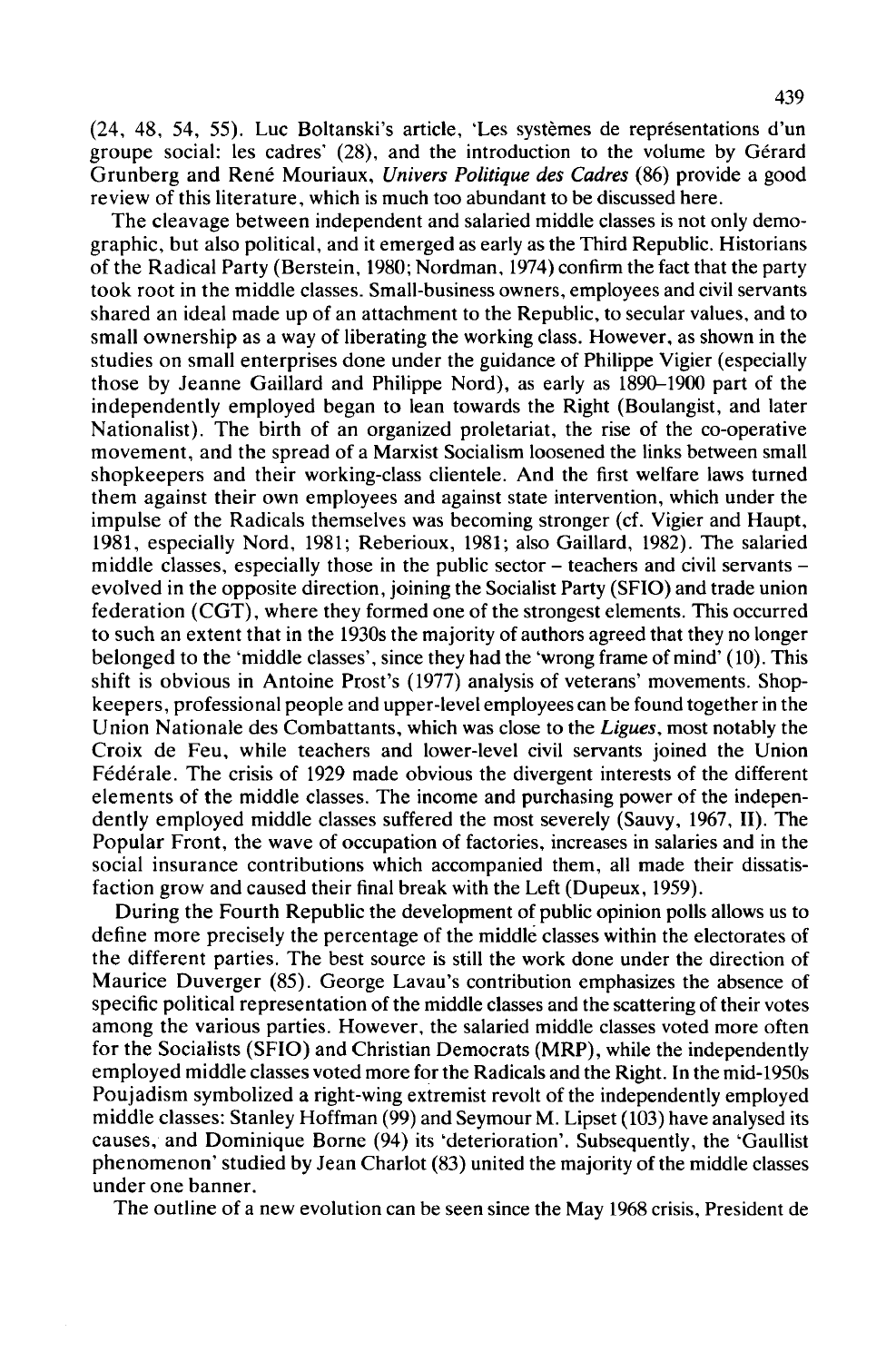Gaulle's resignation in 1969, and the rebirth of the Socialist Party (Epinay convention of 1971) followed by the signature of the Left's *Programme Commun* in 1972. Two important surveys carried out ten years apart give some measure of this evolution. The first, by Guy Michelat and Michel Simon (90), is a collation of the surveys done by **IFOP** around the time of the 1967 legislative elections. The second is a survey conducted just after the 1978 legislative elections by a team of researchers at the Centre d'Etude de la Vie Politique Française Contemporaine (87). The latter confirms the ties of the petty independently employed to the Right - two-thirds of them voted for the Right in 1978 as in 1967- and of civil servants and teachers to the Left. It also reveals the sharp turn to the Left that has been taken by the *cadres,*  especially the younger generations, within the ten-year period. As demonstrated by Gérard Grunberg and Etienne Schweisguth, the Left has progressed by 22 points within the strata of the salaried middle classes under 40 years of age. Within the Left it is the Socialist Party which has benefited the most from their votes, and François Mitterand owes his victory in the 1981 presidential election to them (88). This phenomenon is connected to the young age of these categories, their particularly high level of education, and their ideological evolution, as well as to a decrease in religious practice and an inclination towards hedonist and anti-authority values of 'cultural liberalism' (87). On the other hand, small-business owners show a marked moral strictness which is often repressive, praising work, savings and authority (4,5).

Even the modes of action of the independently employed middle classes differ from those **of** the salaried middle classes. At the call of Pierre Poujade yesterday and Gérard Nicoud today, small-business owners willingly give in to the temptation of direct, if not violent, action (107, 106, 108). They represent a mobilization potential against the state which cannot be ignored, and an efficient pressure group, **as**  Suzanne Berger has shown in one of the rare articles (92) devoted to the organization of the traditional middle classes. At the same time, a growing proportion of employees and executives within large industrial plants and the civil service serve an apprenticeship in union activities and strikes (111, 112, 114). Within these same categories, new means of political intervention have developed on subjects such as the status of women, ecology, or local power. These 'new' social movements have been analysed in detail by Alain Touraine and the Centre d'Etude des Mouvements Sociaux.' Their problematique ties together the decline of the historical role played by the working class and the appearance of 'new social actors' external to traditional political forces. These new actors belong principally to the new petty 'bourgeoisie'. Several of these – the associative movement, the ecology movement, urban struggles - have been studied in detail (82, 91).

The question remains whether the trend of the 'new' middle classes towards the Left will persist. The economic policy of the Socialists since their arrival in power in 1981 directly affects the *cadres.* It is not out of the question that some of them will change sides and that once again organizations and movements of the 'middle classes' will flourish, calling for the old and new petty bourgeoisie to forget their differences and unite in order to eject the Left from power.

#### **NOTES**

**<sup>1</sup>Alongside the rebirth** of **the Comite National** de **Liaison et d'Action des Classes Moyennes (1947). we can add Jean Henninot's Syndicat National des Classes Moyennes (1975). Jean-Pierre Prouteau's**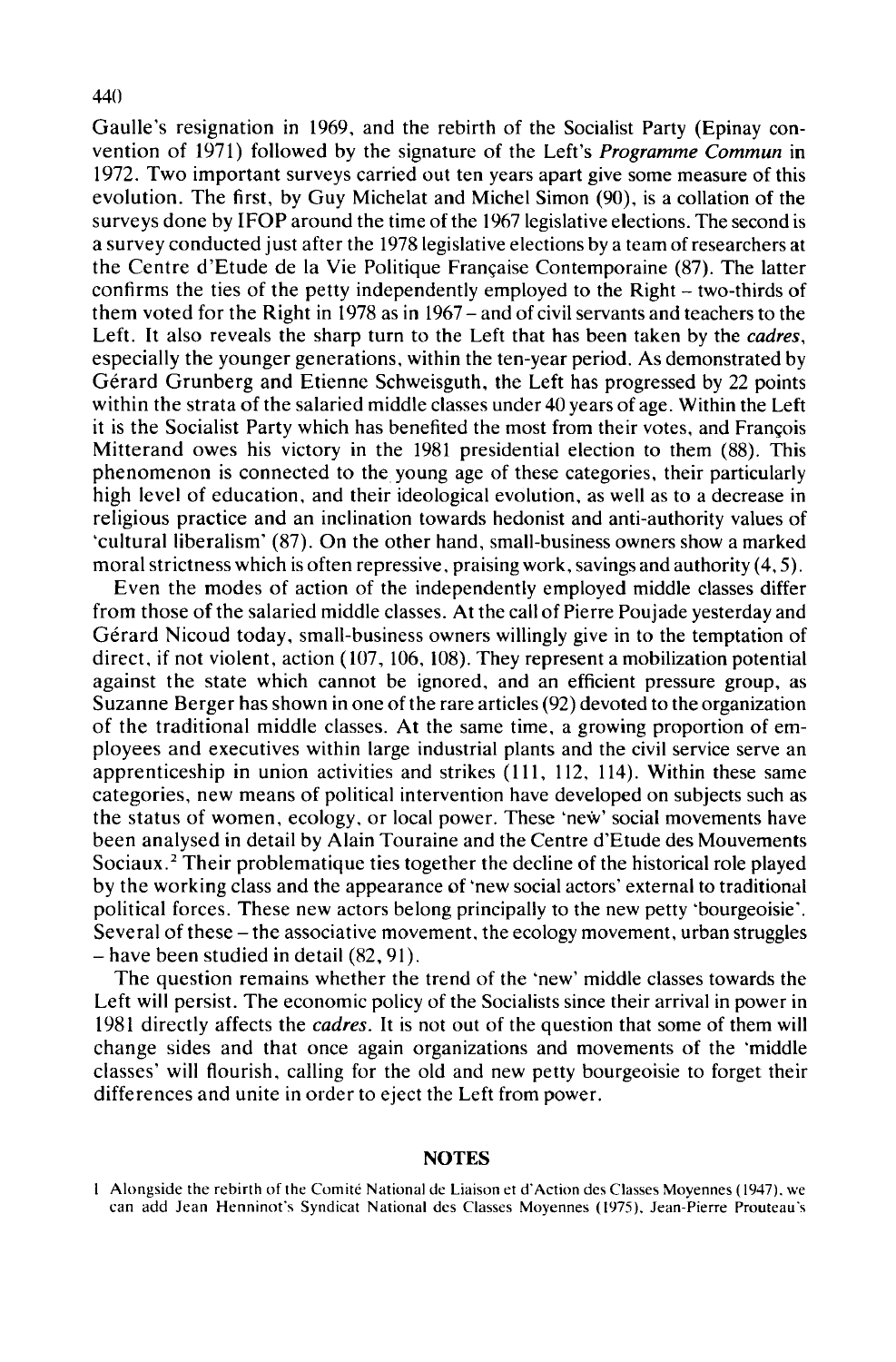Centre National de Cooperation Interprofessionnelle (1976). and the formation in 1977 of the Groupes Initiative et Responsabilite, bringing together Michel Debatisse (Federation Nationale des Syndicats d'Exploitants Agricoles). Léon Gingembre (Confédération Générale des Petites et Moyennes Entreprises), Jacques Monier (Confederation Syndicale des Medecins Franqais), Francis Combe (Association Permanente des Chambres de Metiers). and Ivan Charpentie (Confederation Generale des Cadres).

2 For a synthesis of the research done on this subject. see Boy and Mayer 1980, especially sections 2.3. 3.1, 3.2 and 3.3. which are devoted to the renewal of associational life and social movements. These sections review the principal articles and reference works which could not be mentioned here because of lack of space.

#### **REFERENCES**

Aristotle (1962). La *Politique.* Paris: Vrin.

- Aron. **R.,** Halbwachs. M.. Vermeil, E. and Franck, M. R. (1939). *InventaireIII, classesmoyennes.* Paris: Alcan.
- Baudelot. C.. Establet. R. and Malemort. S. (1974) *Lapetite bourgeoisieen France.* Paris: Maspero.
- Bellaiche. **M.,** Cot. **A** and Massard-Paquot, C. (1975). L'ideologiepetitebourgeoise. *Eruded'unepratique signifiante: le discours de la campagne presidentielle de Jean Royer en 1974.* Paris: Paris 1, Sorbonne. Memoire pour le DES de Science Politique.
- Berstein, S. (1980). *Histoire du parfi radical.* Paris: Presses de la Fondation Nationale des Sciences Politiques. 2 vols.
- Boy. D. and Mayer. N. (1980). 'Les conséquences politiques du changement social'. pp. 164-76. in La *recherche en sciences humaines- sciences sociales, 1979-80.* Paris: CNRS.

Dupeux, G. (1959). *Le Front Populaire et les elections de 1936.* Paris: Colin.

Gaillard. J. (1982). 'Le rôle des classes moyennes traditionnelles (atelier-boutique) entre la droite et la gauche de 1880 au début du XXe siècle', in *L'univers politique des classes moyennes*. Paris: Presses de la Fondation Nationale des Sciences Politiques.

Nord, P. (1981). 'Le mouvement des petits commerçants et la politique en France de 1888 à 1914', pp. *35-56* in Vigier and Haupt. 1981.

Nordman. J. (1974). *Histoire des radicaux.* Paris: IaTable Ronde.

- Prost. A. (1977). *Les anciens combartants et la societefranqaise.* Paris: Presses de la Fondation Nationale des Sciences Politiques. 3 vols.
- Reberioux. M. (1981). 'Les socialistes franqais et le petit commerce au tournant du siecle'. pp. 57-70 in Vigier and Haupt, 1981.
- Sauvy . A. (1967). *Histoire economique de la France entre les deux guerres.* Paris.
- Thevenot. L. (1977). 'Les categories sociales en 1975: I'extension du salariat'. *Economieetstatistiques* 9 1.  $3 - 31$ .
- Vigier. P. and Haupt. H. G. (eds.), (1981). *Petite Entrepriseer Politique.* special issue of Le *Mouvernent Social.* 114 (January-March).

#### **BIBLIOGRAPHY**

The following bibliography reflects the state of the debate about the middle classes in France since 1945. During this period most attention has been paid to the salaried middle classes, and especially the 'executives'. Therefore, the fact that the majority of works listed here are about these categories should not be surprising.

#### **1. THE DEBATE ON THE MIDDLE CLASSES**

#### **1.1** Middle Classes, Middle Social Strata, Petty Bourgeoisie

- 1 Arno. J. (1973). 'The Lower Middle Class as a Historical Problem'. *JournalofModern History* 47, 409-36.
- 2 Aron. R.. Halbwachs. M., Vermeil. E. and Franck. M. R. (1939). *Inventaire III, clussesmoyennes.*  Paris: Alcan.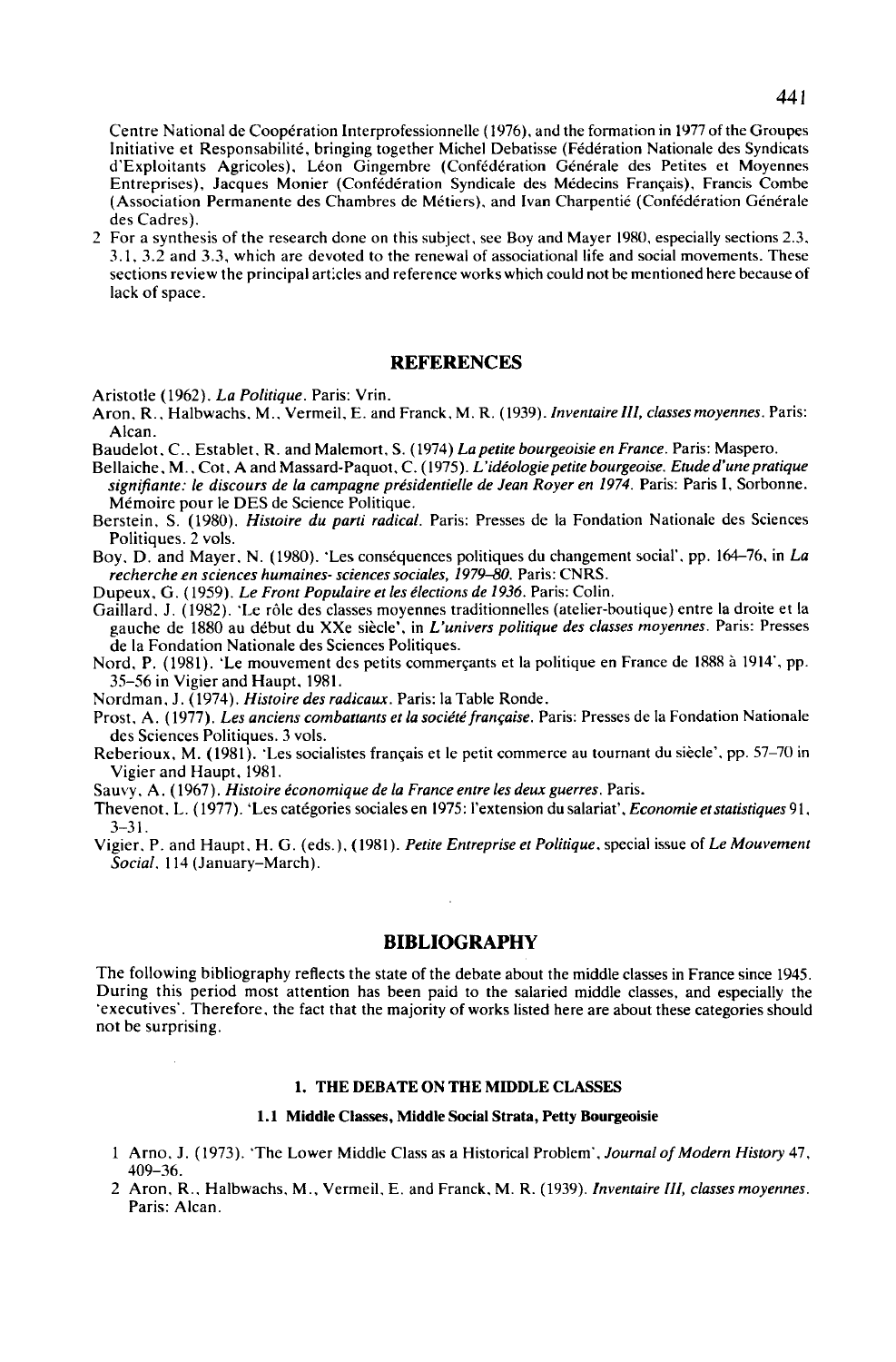- 3 Baudelot. **C..** Establet. R. and Malemort. J. (1974). *Lapetite bourgeoisieen France.* Pans: Maspero.
- 4 Bourdieu. P. ( 1966). 'Condition de classe et position de classe'. *Archiveseuropeennesdesociologie7.*  201-29.
- 5 Bourdieu. P. (1979). *La distinction.* Paris: Editionsde Minuit.
- 6 Bouvier. **A.** and Mury. G. (1963). *Les classes sociales en France.* Paris: Editions Sociales.
- 7 Chaulier. J.. Chaulier. R. and Mer. R. (1974). 'L'economie. La France concrete. Les classes moyennes et vous'. *I'Economie* 1206 **(16** December). Supplement No. **3.**
- **8** De Chilly. L. (1924). *La classe moyenne en France apds laguerre (1919-24).* Bourges: A. Tardy.
- 9 Deherme, G. (1912). Les classes moyennes. Essai sur le parasitisme social. Paris: Perrin.
- **10** Desqueyrat, A. ( 1939). *Classes moyennes frangaises. Crise. programme, organisations.* Paris: Editions Spes.
- 1 1 *Etudes et documents du Centre de Recherches economiques etsociales* **(193) Y** (November). 1-77.
- 12 Halbwachs. M. (1972). *Classessocialesetmorphologie.* Paris: Editionsde Minuit.
- 13 Izard. **G.** (1938). *Les classes moyennes.* Paris: Editions Rieder.
- **14** Lacroix, B. and Dohry. M. (1977). **'A** la recherche d'un cadre theorique pour I'analyse politique des classes moyennes'. *Annales de la Faculte de Droit et de Science Politique de I'llniversite de Clermont I.*  14, 379-409.
- 15 Lhomme, J. J. (1938). *Le problème des classes*. Paris: Sirey.
- *I6 Marxisme er petite bourgeoisie* (1969). Paris: Maspero.
- 17 Millot. R. ( 1969). *Les classes moyennes dam la civilisation du XXeme siecle.* Paris: CESPC.
- 18 Oualid. **W.** (1938). 'Les classes moyennes'. in *Melanges dedies a M. le Professeur Henry Truchy.*  Paris: Lihrairie du Recueil Sirey.
- 19 Poulantzas. *N.* (1974). *Les classes sociales dans le capitalisme aujourd'hui.* Paris: Editions du Seuil.
- 20 Touraine. A. 'Classes Moyennes'. in *Encyclopedia Universalis* I1.414I7.
- 21 Weiller. **J.** (1934). 'Les appels aux classes moyennes et la decomposition de la lutte dcs classes *Annales du droit et des sciences sociales 2-3, 353-92.*

#### **1.2 The Cadres: New Ruling Class or New Working Class**

- 22 Adam, G. (1972). 'Introduction à un débat sur la nouvelle classe ouvrière'. *Revue française de science politique* 22.509-28.
- 23 Bell, D. (1976). *Vers la société post-industrielle*. Paris: Laffont.
- 24 Belleville. P. (1963). *Une nouvelle classe ouvriere.* Paris: Editions Julliard.
- 25 Bidet, J. (1974). 'Les nouveaux petits bourgeois', *La Nouvelle Critique* 77 (October). 32-40.
- 26 Bleton. P. (1956). *Les homnies des temps qui viennent. Essai sur les classes moyennes.* Paris: Les Editions Ouvrières.
- 27 Boltanski. **L.** (1979). 'Taxinomies sociales et luttes de classes. La mobilisation de la "classe moyenne" et I'invention des "cadres"'. *Actes de la rechercheen sciences sociales* 29.75-105.
- 28 Boltanski, **L.** (1979). 'Les systemes de representations d'un groupe social: les cadres'. *Revue*  française de sociologie 20, 631-67.
- 29 Bon. F and Burnier. M. A. (1966). *Les nouveaux intellectuels.* Paris: Editions Cujas.
- 30 Bon. F. and Burnier. M. A. (1971). *Classeouvriereetrevolution.* Paris: LeSeuil.
- **31** Bouvier. M. (1967). 'Le technicien . . , de qui s'agit-il?'. *Chronique sociale de France 541* (31 October), 87-9i.
- 32 Casanova. **A,.** Prevost. C. and Metzger. *J.* (1970). *Les intellectuels et les luttes de classes.* Paris: Editions Sociales.
- *Chronique sociale de France* 5-6 (31 October), 93-100. 33 Chazalette. A. (1967). 'Les cadres: classe moyenne **ou** aspect nouveau de la classe ouvriere'.
- 34 Cheverny, J. (1967). *Les cadres. Essai sur de nouveaux prolétaires.* Paris: Julliard.
- 35 CFDT (1980). *Le tertiaire eclate.* Paris: Seuil.
- 36 *Chronique sociale de France* (1965). 'Les nouvelles classes moyennes'. 5-6 (October).
- 37 Dahrendorf. R. (1972). *Classes et conflits declasse dans la societe industrielle.* Paris: Mouton.
- 38 Delille. R. (1956). 'Les nouvelles classes moyennes'. *Economie et Politique* 3 (November). 151-67.
- 39 Dubois, **J.** (1971). *Lescadres, nouveau Tiers Etat.* Paris: Bordas.
- 40 Dubois, J. (1971). 'Les cadres au service de la technocratie', Projet 57 (July/August). 769-82.
- 41 Dumenil. G. ( 1975). *La position de classe des cadres et employes: la fonction capiralisre parcellaire.*  Grenoble: Presses universitaires de Grenoble.
- 42 Galbraith, J. *K.* (1967). *Le nouvel Etat industriel. Essai sur le systeme economique americain.* Paris: Gallimard.
- 43 Garaudy, R. (1969). *Legrand tournant du socialisme.* Paris: Gallimard.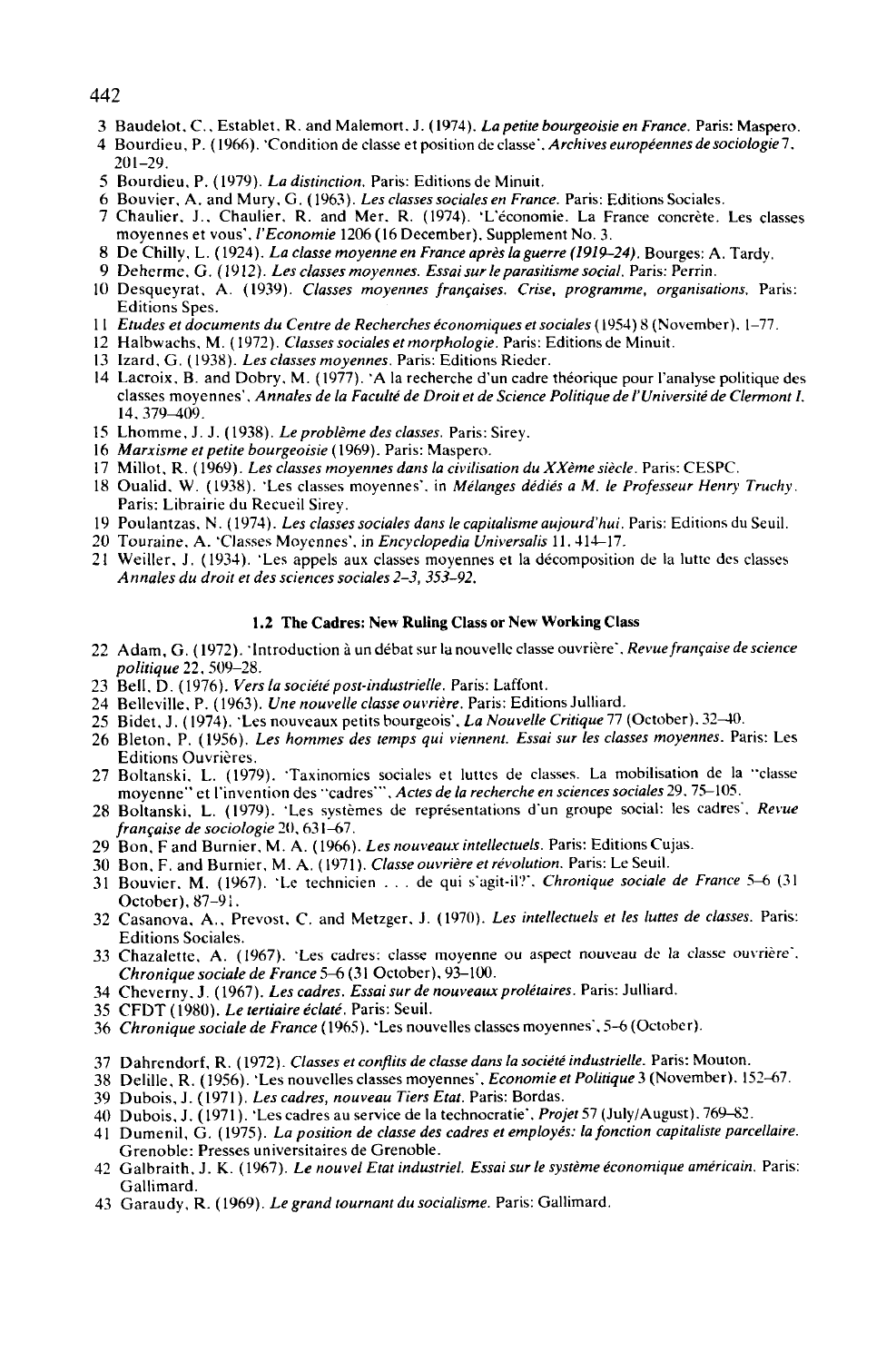- 44 Gueda, P. (1973). 'A propos des soi-disant nouvelles "couches moyennes"', *Critique de I'Economie Politique* 11-12 (August/September), 192-206.
- 45 Larere. P. (1970). *Une nouvelles classe moyenne. L'avenement des techniciens.* Paris: Editions economie et humanisme/Editions Ouvrieres.
- 46 Lipset. S. M. (1964). 'The Changing Class Structure and Contemporary European Politics', *Daedalus.* Winter. 271-303.
- 47 Malkin. D. (1972). *La tertiarisation de la societe.* Paris: Sesame.
- 48 Mallet, S. (1963). *La nouvelle cfasse ouvriere.* Paris: Editions du Seuil.
- 49 Mills. C. (1970). *Les cols blancs.* Paris: Le Seuil.
- 50 Montlibert. C. de **I1977).** 'L'education Dermanente et la promotion des classes moyennes', *Sociologie*   $du$  Travail 19. 243-65.
- 51 Praderie. M. (1968). *Ni ouvrier. nipavsan: les rertiaires.* Paris: Le Seuil.
- 52 Reynaud, J. D. (1972). 'La nouvelle classe ouvrière, la technologie et l'histoire', Revue française de science politique 22, 529-42.
- *5.3 Ross.* G. (1978). 'Marxism and the New Middle Classes: French Critiques', *Theory and Society 5,*  163-90.
- 54 Touraine. A. (1968). *Le mouvementde Maiou le communisme utopique.* Paris: Le Seuil.
- 55 Touraine, A. (1969). *La société post-industrielle*. Paris: Denoël.

#### **2. MIDDLE CLASSES AND POLITICAL PARTIES**

- 56 Alfand. C. and Vincent. C. (1975). **'Ou** vont les classes moyennes?' *Nouvelle Critique* 5 (January/ February), 195&68. 1983-95.
- 57 Bacot, P. (1978). 'Le front de classe'. *Revue francaise desciencepolitique28,277-98.*
- 58 *Bouet,* R. (1963). 'Techniciens et ingenieurs', *Cahiers du Communisme* 39,37-50.
- 59 Chatain. J. and Gaudon. G. (1975). *Petitesetmoyennesentreprises: I'heure du choix.* Paris: Editions Sociales.
- 60 Chatain. J. (1974). 'Les couches moyennes: vers le rassemblement des forces anti-monopolistiques'. *Economie et Politique* 241-2,39-52.
- 61 'Classes moyennes et grand capital' (1963). *Cahiers du Communisme* 39.12-86.
- 62 'Classe ouvriere et classe moyenne' (1960). *Cahiers du Communisme* 36, 1075-88.
- 63 Comite des cadres pour la liberte **(1978).** *Crepuscule des cadres?* Paris: Comitt des cadres pour la liberte.
- 63 Crescenzo. B. de and Giard, **J.** (1977). *Les cadres aussi* . . . . Paris: Editions Sociales.
- 65 Des Carets. B. (1970). *Les cadres duns la societe d'aujourdhui et de demain.* Paris: UDR.
- 66 Dubois. **J.** (1971). *Lescadres, enjeupolitique.* Paris: Editions *du* Seuil.
- 67 Duclos. J. (1948). 'Les Communistes et les classes moyennes des villes et campagnes'. *Cahiers du*  Communisme, March. 235-43.
- 68 Fajon. E. ( 1972). *Le parti communiste francais et les problemes des artisans et commercants.* Paris: PCF.
- 69 Giscard d'Estaing. V. (1976). *Democrutie Francanise.* Paris: Fayard.
- 70 Glucksmann. A. (1974). 'Nous ne sommes pas tous proletaires', *Les Temps Modernes* 29. 1299-374.
- 71 Lavau. G. (1981). A *quoisertle PCF?* Paris: Fayard.
- 72 Metzger. **J.** .(1969). 'Reflexions **sur** I'action du parti parmi les ingenieurs cadres et techniciens'. Cahiers du Communisme 45 (January), 35-48.
- 73 Metzger, **J.** (1970). 'Quelques aspects de la lutte ideologique chez les ITC', *Cahiers du Communisme*  46 (June). 38-48.
- 73 Neron. P. (1962). 'Situation et luttes des artisans et petits commeqants'. *Nouvelle Revue Internationale* 5 (July). 160-7.
- 75 Parti Communiste Frangais ( 1973). *Ingenieurs, techniciens, cadres, agents de maitrise: le Parti Communiste Francais s'adresse a vous.* Paris: PCF.
- 76 Portelli. H. (1980). *Le socialismefrancais telqu'ilest.* Paris: PUF.
- 77 Quin, C. (1976). Classes *sociales et Union dupeuple de France.* Paris: Editions Sociales.
- 78 Raymons, **J.** and Lelu, A. (1968). 'Pour un centre politique en milieu cadre et technicien'. *Hermes* **<sup>1</sup>** (March-May).
- 79 Socialisme et Entreprise (1974) *Les cadres et le socialisme.* Paris: Socialisme et Entreprise.
- 80 Ysmal, C. (1976). 'La gauche fraqaise et les classes sociales', *Projet* **106.649-58.**
- 81 Simon. M. (1977). 'Front de classe ou Union du peuple de France', *Cahiers du Communisme,*  October 28-4 I.